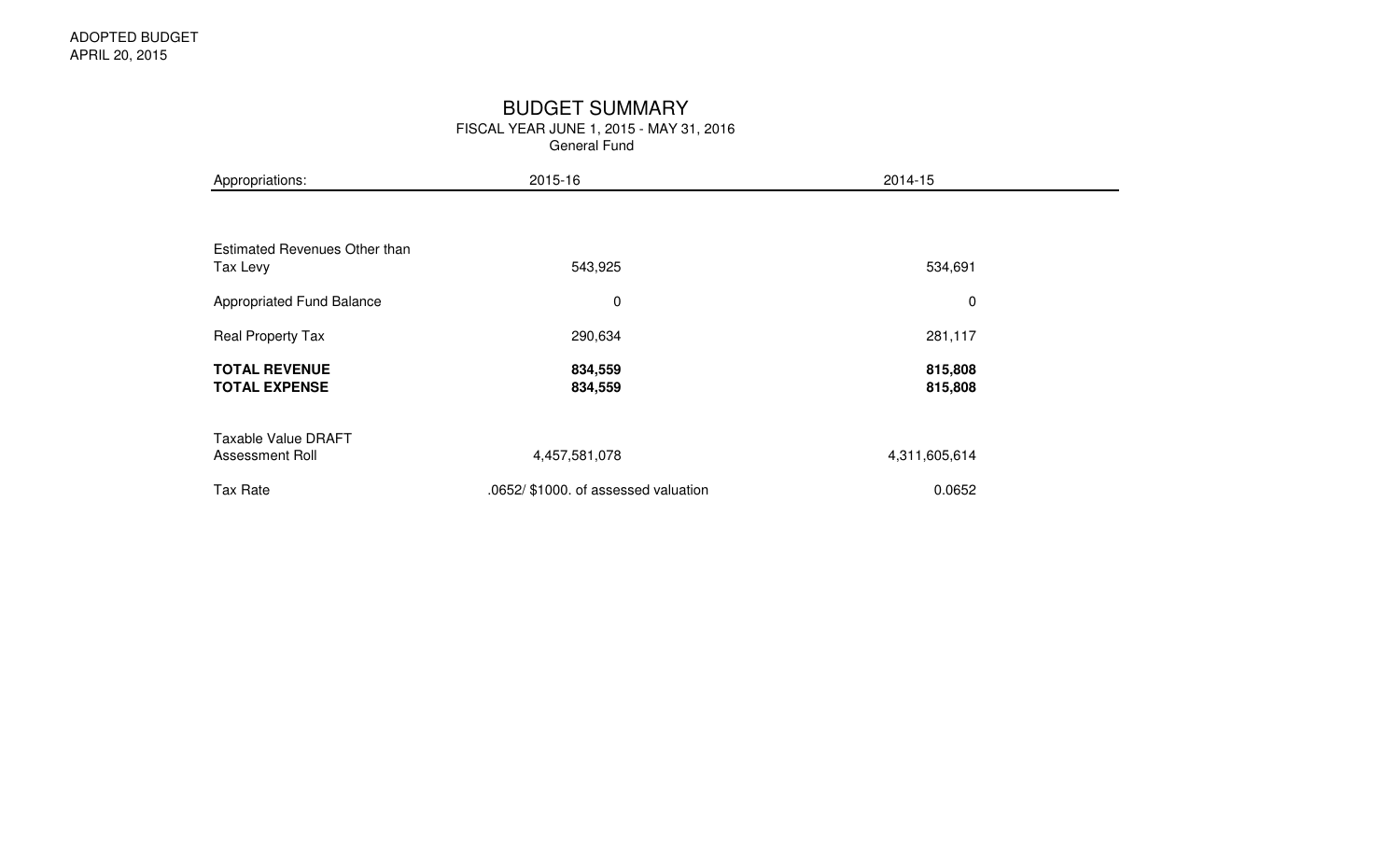## Village of Sagaponack 2015-16 Revenue StatusGeneral Fund - A

| <b>ACCOUNT NAME</b>                                | <b>ACCOUNT</b><br>CODE | <b>BUDGET</b><br>2011-12 | <b>ACTUAL</b><br>2011-12 | <b>BUDGET</b><br>2012-13 | <b>ACTUAL</b><br>2012-13 | <b>BUDGET</b><br>2013-14 | <b>ACTUAL</b><br>2013-14 | <b>BUDGET</b><br>$2014 - 15$ | 2014-15<br><b>Actual to</b><br><b>Date</b><br>3/3/2015 | <b>PROJECTED</b><br>FOR 2014-15 | <b>BUDGET</b><br>2015-16  | <b>INCREASE/</b><br><b>DECREASE</b><br>14-15 Budget<br>vs<br>15-16 Budget |
|----------------------------------------------------|------------------------|--------------------------|--------------------------|--------------------------|--------------------------|--------------------------|--------------------------|------------------------------|--------------------------------------------------------|---------------------------------|---------------------------|---------------------------------------------------------------------------|
| <b>Real Property Taxes</b>                         |                        |                          |                          |                          |                          |                          |                          |                              |                                                        |                                 |                           |                                                                           |
| <b>Real Property Tax</b><br>Interest & Penalties   | A1001<br>A1090         | 274,913<br>$\Omega$      | 274,488<br>1,488         | 281,219<br>$\mathbf 0$   | 281,219<br>2,049         | 278,601<br>$\mathbf 0$   | 277,287<br>6,342         | 281,117<br>$\overline{0}$    | 281,117<br>1,501                                       | 281,117<br>1,501                | 290,634<br>$\overline{0}$ | 9,517<br>$\Omega$                                                         |
| <b>Total Real Property Tax</b>                     |                        | 274,913                  | 275,977                  | 281,219                  | 283,268                  | 278,601                  | 283,628                  | 281,117                      | 282,618                                                | 282,618                         | 290,634                   | 9,517                                                                     |
| <b>Non-Property Tax</b>                            |                        |                          |                          |                          |                          |                          |                          |                              |                                                        |                                 |                           |                                                                           |
| Payment in Lieu of Taxes                           | A1005                  | 510                      | 729                      | 400                      | 418                      | 178                      | 0                        | 179                          | $\mathbf 0$                                            |                                 | 173                       | -6                                                                        |
| <b>Utilities Gross Receipts</b>                    | A1130.00               |                          |                          |                          |                          | $\mathbf 0$              | 1,297                    | $\Omega$                     | 25,241                                                 | 25,241                          | 4,000                     | 4,000                                                                     |
| <b>Franchise Fees</b>                              | A1170                  | 30,000                   | 33,600                   | 30,000                   | 34,144                   | 30,000                   | 37,493                   | 35,000                       | 19,265                                                 | 35,000                          | 35,000                    | $\overline{0}$                                                            |
| <b>Total Non-Property Tax</b>                      | $\star\star$           | 30,510                   | 34,329                   | 30,400                   | 34,562                   | 30,178                   | 38,790                   | 35,179                       | 44,506                                                 | 60,241                          | 39,173                    | 3,994                                                                     |
| <b>Departmental Income</b><br><b>Clerks Office</b> |                        |                          |                          |                          |                          |                          |                          |                              |                                                        |                                 |                           |                                                                           |
| Charges for Tax advertising                        | A1235                  | 0                        | $\Omega$                 | 0                        | $\Omega$                 | $\Omega$                 | $\mathbf 0$              |                              | $\mathbf 0$                                            |                                 |                           |                                                                           |
| <b>Clerks Fees</b>                                 | A1255                  | 300                      | 1,167                    | 625                      | 1,904                    | 700                      | 1,093                    | 1,000                        | 541                                                    | 700                             | 1,000                     | $\Omega$                                                                  |
| <b>Vital Statistics Fees</b>                       | A1603                  | 100                      | 60                       | 100                      | 120                      | $\mathbf 0$              | 280                      | 100                          | 250                                                    | 250                             | 100                       | $\Omega$                                                                  |
| <b>Other Permits</b>                               | A2590                  | 6,000                    | 9,350                    | 6,000                    | 12,200                   | 6,000                    | 17,675                   | 7,000                        | 10,175                                                 | 15,000                          | 7,500                     | 500                                                                       |
| <b>Total Clerks Office Income</b>                  |                        | 6,400                    | 10,577                   | 6,725                    | 14,224                   | 6,700                    | 19,048                   | 8,100                        | 10,966                                                 | 15,950                          | 8,600                     | 500                                                                       |
| <b>Land Management Dept</b>                        |                        |                          |                          |                          |                          |                          |                          |                              |                                                        |                                 |                           |                                                                           |
| <b>Zoning Fees</b>                                 | A2110                  | 5,000                    | 9,000                    | 7,000                    | 8,400                    | 7,000                    | 10,200                   | 8,000                        | 6,000                                                  | 8,000                           | 8,000                     | $\Omega$                                                                  |
| <b>Planning Fees</b>                               | A2115                  | 10,000                   | 19,426                   | 10,000                   | 23,079                   | 10,000                   | 42,856                   | 20,000                       | 16,041                                                 | 18,000                          | 9,000                     | $-11,000$                                                                 |
| <b>Building Permits</b>                            | A2555                  | 150,074                  | 435,791                  | 178,626                  | 463,593                  | 256,120                  | 423,121                  | 245,570                      | 339,857                                                | 350,000                         | 242,814                   | $-2,756$                                                                  |
| <b>Total Land Mgnt Income</b>                      |                        | 165,074                  | 464,217                  | 195,626                  | 495,072                  | 273,120                  | 476,177                  | 273,570                      | 361,899                                                | 376,000                         | 259,814                   | $-13,756$                                                                 |
| <b>Total Departmental Income</b>                   |                        | 171,474                  | 474,794                  | 202,351                  | 509,296                  | 279,820                  | 495,224                  | 281,670                      | 372,865                                                | 391,950                         | 268,414                   | $-13,256$                                                                 |
| <b>Use of Money and Property</b>                   |                        |                          |                          |                          |                          |                          |                          |                              |                                                        |                                 |                           |                                                                           |
| <b>Interest Earnings</b>                           | A2401.00               | 2,500                    | 2,251                    | 3,000                    | 3,820                    | 3,000                    | 4,416                    | 3,000                        | 2,325                                                  | 3,000                           | 3,000                     | $\mathbf 0$                                                               |
| <b>Total Use of Money and Property</b>             | $\star\star$           | 2,500                    | 2,251                    | 3,000                    | 3,820                    | 3,000                    | 4,416                    | 3,000                        | 2,325                                                  | 3,000                           | 3,000                     | $\overline{\mathbf{0}}$                                                   |
| <b>Licenses and Permits</b>                        |                        |                          |                          |                          |                          |                          |                          |                              |                                                        |                                 |                           |                                                                           |
| <b>Licenses &amp; Permits</b>                      | A2501.00               | 500                      | $\pmb{0}$                | $\mathbf 0$              | $\mathbf 0$              | $\mathbf 0$              | $\mathbf 0$              | $\overline{0}$               | $\overline{0}$                                         |                                 | $\overline{0}$            | 0                                                                         |
| <b>Total Licenses and Permits</b>                  | $\overline{1}$         | 500                      | $\overline{\mathbf{0}}$  | $\overline{\mathbf{0}}$  | $\overline{\mathbf{0}}$  | $\overline{\mathbf{0}}$  | $\mathbf{0}$             | $\mathbf{0}$                 | $\mathbf{0}$                                           | $\Omega$                        | $\mathbf{0}$              | $\Omega$                                                                  |
| <b>Miscellaneous Income</b>                        |                        |                          |                          |                          |                          |                          |                          |                              |                                                        |                                 |                           |                                                                           |
| Refund from prior year                             | A2701                  | 0                        | $\Omega$                 | 0                        | $\mathbf 0$              | 0                        | 226                      | $\overline{0}$               | $\mathbf 0$                                            |                                 |                           |                                                                           |
| <b>Other Unclassified</b>                          | A2770                  | $\Omega$                 | 407                      | 0                        | 407                      | $\Omega$                 | 2,456                    | $\overline{0}$               | 82                                                     | 82                              | $\overline{0}$            | $\Omega$                                                                  |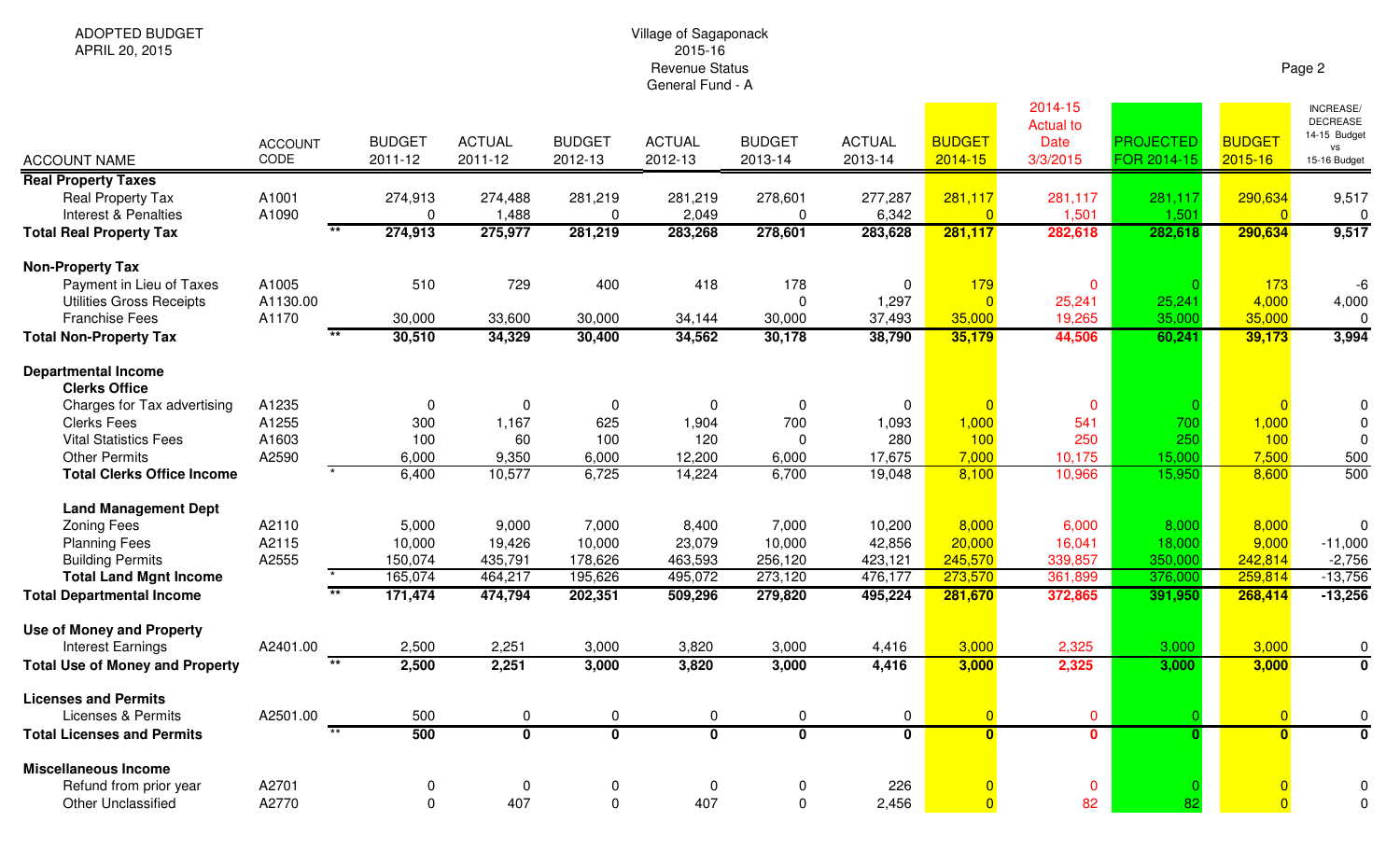# Village of Sagaponack 2015-16 Revenue StatusGeneral Fund - A

| <b>TOTAL INCOME</b>                                         |                        | $***$ | 663,180                  | 1,074,691                | 708,059                  | 1,088,391                | 789,612                  | 1,234,680                | 815,808                      | 1,001,283            | 1,129,732                       | 834,559                  | 18,751                       |
|-------------------------------------------------------------|------------------------|-------|--------------------------|--------------------------|--------------------------|--------------------------|--------------------------|--------------------------|------------------------------|----------------------|---------------------------------|--------------------------|------------------------------|
| <b>Total Other Financing Sources</b>                        |                        | $***$ |                          |                          |                          |                          | 0                        |                          |                              | $\mathbf{0}$         |                                 |                          | 0                            |
| <b>Other Financing Sources</b><br>Appropriated Fund Balance | A3999.9                |       |                          |                          |                          |                          | $\Omega$                 | 0                        |                              | 0                    |                                 |                          | 0                            |
| <b>Total State Aid</b>                                      |                        | $***$ | 170,000                  | 273,035                  | 179,000                  | 245,617                  | 185,000                  | 396,956                  | 202,000                      | 289,323              | 379,000                         | 220,000                  | 18,000                       |
| Mortgage Tax                                                | A3005                  |       | 170,000                  | 273,035                  | 179,000                  | 245,617                  | 183,000                  | 394,956                  | 200,000                      | 287,323              | 377,000                         | 218,000                  | 18,000                       |
| <b>State Aid</b><br>State Aid Per Capita                    | A3001                  |       | $\Omega$                 |                          | $\Omega$                 |                          | 2,000                    | 2,000                    | 2,000                        | 2,000                | 2,000                           | 2,000                    | 0                            |
| <b>Total Miscellaneous Income</b>                           |                        | $***$ | 13,283                   | 14,305                   | 12,089                   | 11,829                   | 13,013                   | 15,666                   | 12,841                       | 9,646                | 12,923                          | 13,338                   | 497                          |
| <b>Employee Health Contribution</b>                         | A2770.1                |       | 13,283                   | 13,898                   | 12,089                   | 11,422                   | 13,013                   | 12,984                   | 12,841                       | 9,564                | 12,841                          | 13,338                   | 497                          |
| <b>ACCOUNT NAME</b>                                         | <b>ACCOUNT</b><br>CODE |       | <b>BUDGET</b><br>2011-12 | <b>ACTUAL</b><br>2011-12 | <b>BUDGET</b><br>2012-13 | <b>ACTUAL</b><br>2012-13 | <b>BUDGET</b><br>2013-14 | <b>ACTUAL</b><br>2013-14 | <b>BUDGET</b><br>$2014 - 15$ | Date<br>3/3/2015     | <b>PROJECTED</b><br>FOR 2014-15 | <b>BUDGET</b><br>2015-16 | 14-15 Budget<br>15-16 Budget |
|                                                             |                        |       |                          |                          |                          |                          |                          |                          |                              | 2014-15<br>Actual to |                                 |                          | INCREASE/<br><b>DECREASE</b> |

#### Page 3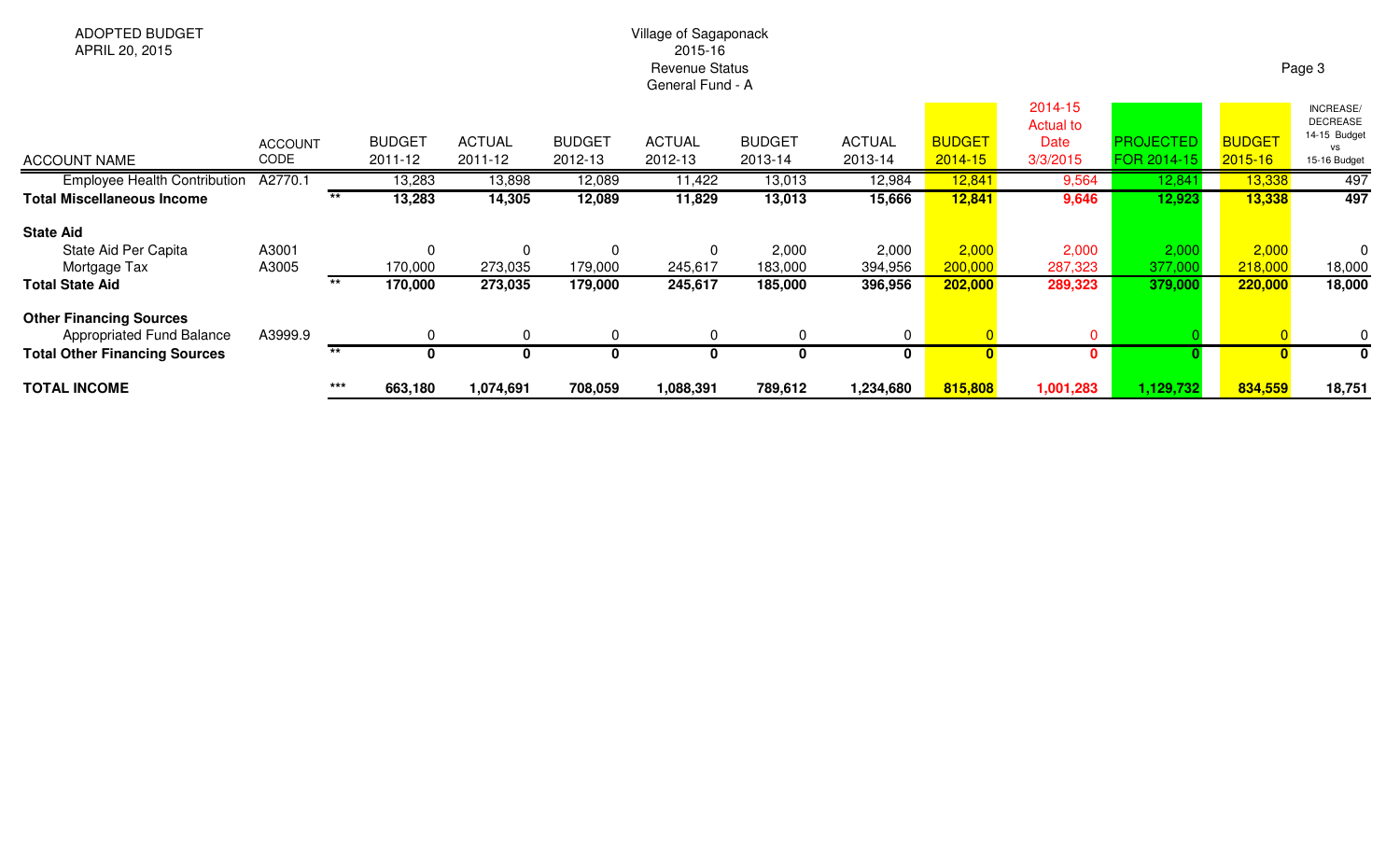| <b>ADOPTED BUDGET</b><br>APRIL 20, 2015                |                        |                             |                          |                          | Page 4                   |                            |                          |                                  |                                                        |                                   |                              |                                                                   |
|--------------------------------------------------------|------------------------|-----------------------------|--------------------------|--------------------------|--------------------------|----------------------------|--------------------------|----------------------------------|--------------------------------------------------------|-----------------------------------|------------------------------|-------------------------------------------------------------------|
| <b>ACCOUNT NAME</b>                                    | <b>ACCOUNT</b><br>CODE | <b>BUDGET</b><br>2011-12    | <b>ACTUAL</b><br>2011-12 | <b>BUDGET</b><br>2012-13 | <b>ACTUAL</b><br>2012-13 | <b>BUDGET</b><br>2013-14   | <b>ACTUAL</b><br>2013-14 | <b>BUDGET</b><br>2014-15         | 2014-15<br><b>ACTUAL</b><br><b>TO DATE</b><br>3/3/2015 | 2014-15<br><b>PROJECTIO</b><br>N. | <b>BUDGET</b><br>$2015 - 16$ | 2015-16<br>budget over<br>2014-15<br>INCREASE/<br><b>DECREASE</b> |
| <b>Board of Trustees</b>                               |                        |                             |                          |                          |                          |                            |                          |                                  |                                                        |                                   |                              |                                                                   |
| <b>Board of Trustees</b>                               |                        |                             |                          |                          |                          |                            |                          |                                  |                                                        |                                   |                              |                                                                   |
| LEGISLATIVE CONTRACTUAL                                | A1010.40               | 0                           | $\pmb{0}$                | 0                        | 0                        | $\boldsymbol{0}$           | 0                        |                                  | 0                                                      |                                   |                              | 0                                                                 |
| <b>SUPPLIES</b>                                        | A1010.43               | 0                           | $\pmb{0}$                | 0                        | 0                        | $\mathbf 0$                | $\Omega$                 |                                  | $\mathbf{0}$                                           |                                   |                              |                                                                   |
| LEGISLATIVE CODIFICATION                               | A1010.44               | 0                           | $\pmb{0}$                | 0                        | 0                        | $\mathbf 0$                | $\Omega$                 | $\Omega$                         | 0                                                      |                                   |                              |                                                                   |
| CONFERENCES/TRAINING<br><b>Total Board of Trustees</b> | A1010.411              | 0<br>$\mathbf 0$            | $\mathbf 0$<br>$\pmb{0}$ | $\Omega$<br>$\mathbf 0$  | 0<br>0                   | $\mathbf 0$<br>$\mathbf 0$ | $\Omega$<br>$\Omega$     | $\overline{0}$<br>$\overline{0}$ | $\Omega$<br>$\overline{0}$                             | $\Omega$                          | $\overline{0}$               | 0<br>$\pmb{0}$                                                    |
| <b>Total Board of Trustees</b>                         |                        | $\star\star$<br>$\mathbf 0$ | $\mathbf 0$              | $\mathbf 0$              | 0                        | $\mathbf 0$                | $\bf{0}$                 | $\overline{\mathbf{0}}$          | $\mathbf{0}$                                           | $\mathbf{0}$                      | $\overline{\mathbf{0}}$      | 0                                                                 |
|                                                        |                        |                             |                          |                          |                          |                            |                          |                                  |                                                        |                                   |                              |                                                                   |
| <b>Executive</b><br>Mayor                              |                        |                             |                          |                          |                          |                            |                          |                                  |                                                        |                                   |                              |                                                                   |
| <b>CONTRACTUAL &amp; MISC</b>                          | A1210.40               | 0                           | $\mathbf 0$              | 0                        | 0                        | 0                          | $\Omega$                 | $\Omega$                         | $\mathbf 0$                                            |                                   |                              | 0                                                                 |
| OTHER EXPENSES                                         | A1210.41               | $\Omega$                    | 1,910                    | 0                        | 0                        | 2,000                      | 2,570                    | $\overline{0}$                   | 650                                                    | 650                               | 1,000                        | 1,000                                                             |
| CONFERENCES/TRAINING                                   | A1210.411              | $\Omega$                    | 0                        | 0                        | 0                        | 0                          |                          | $\overline{0}$                   | $\mathbf 0$                                            |                                   | $\Omega$                     | 0                                                                 |
| <b>Total Executive</b>                                 |                        | $\mathbf{0}$                | 1,910                    | $\mathbf 0$              | $\mathbf{0}$             | 2,000                      | 2,570                    | $\overline{\mathbf{0}}$          | 650                                                    | 650                               | 1,000                        | 1,000                                                             |
|                                                        |                        |                             |                          |                          |                          |                            |                          |                                  |                                                        |                                   |                              |                                                                   |
| <b>Finance</b>                                         |                        |                             |                          |                          |                          |                            |                          |                                  |                                                        |                                   |                              |                                                                   |
| Auditing                                               |                        |                             |                          |                          |                          |                            |                          |                                  |                                                        |                                   |                              |                                                                   |
| <b>AUDITOR</b><br>Finance                              | A1320.40               | 5,000                       | 5,650                    | 5,500                    | 5,650                    | 6,000                      | 5,650                    | 6,000                            | $\mathbf{0}$                                           | 6,000                             | 6,000                        | 0<br>0                                                            |
| CONTRACTUAL                                            | A1325.40               | 0                           | 0                        | 0                        | 0                        | 0                          | 0                        | $\Omega$                         | $\mathbf{0}$                                           |                                   |                              |                                                                   |
| BOND ISSUE & NOTE EXPENSE                              | A1325.42               | 0                           | $\pmb{0}$                | 13,000                   | $\Omega$                 | 0                          | $\Omega$                 |                                  | $\mathbf{0}$                                           |                                   |                              |                                                                   |
| FINANCE ASSESSOR/DATA PROCESS                          | A1355.40               | 8,000                       | 6,756                    | 7,000                    | 6,514                    | 4,600                      | 4,600                    | 7,500                            | 2,946                                                  | 7,500                             |                              | $-7,500$                                                          |
| <b>Total Finance</b>                                   |                        | 13,000<br>$**$              | 12,406                   | 25,500                   | 12,164                   | 10,600                     | 10,250                   | 13,500                           | 2,946                                                  | 13,500<br>13,500                  | 6,000                        | $-7,500$                                                          |
| <b>Total Finance</b>                                   |                        | 13,000                      | 12,406                   | 25,500                   | 12,164                   | 10,600                     | 10,250                   | 13,500                           | 2,946                                                  |                                   | 6,000                        | $-7,500$                                                          |
| <b>Staff</b>                                           |                        |                             |                          |                          |                          |                            |                          |                                  |                                                        |                                   |                              |                                                                   |
| Clerk                                                  |                        |                             |                          |                          |                          |                            |                          |                                  |                                                        |                                   |                              |                                                                   |
| PERSONAL SERVICES                                      | A1410.10<br>A1410.20   | 94,860<br>2,000             | 98,295<br>6,382          | 96,956<br>2,500          | 97,331<br>448            | 99,865<br>3,000            | 99,920<br>8,019          | 102,379<br>3,000                 | 71,310<br>2,495                                        | 98,000<br>2,495                   | 105,450<br>3,000             | 3,071                                                             |
| <b>EQUIPMENT</b><br><b>TELEPHONE</b>                   | A1410.41               | 1,500                       | 1,298                    | 1,558                    | 1,558                    | 1,558                      | 1,558                    | 1,558                            | 1,298                                                  | 1,558                             | 1,558                        | 0<br>0                                                            |
| POSTAGE                                                | A1410.42               | 1,200                       | 972                      | 1,200                    | 885                      | 950                        | 1,287                    | 1,200                            | 1,151                                                  | 1,200                             | 1,500                        | 300                                                               |
| PETTY CASH                                             | A1410.43               | 550                         | 600                      | 600                      | 1,123                    | 900                        | 1,050                    | 900                              | 858                                                    | 900                               | 900                          | 0                                                                 |
| COPIER                                                 | A1410.44               | 2,000                       | 814                      | 1,500                    | 1,458                    | 2,000                      | 1,123                    | 2,000                            | 2,164                                                  | 2,500                             | 2,000                        | 0                                                                 |
|                                                        |                        |                             |                          |                          |                          |                            |                          |                                  |                                                        |                                   |                              |                                                                   |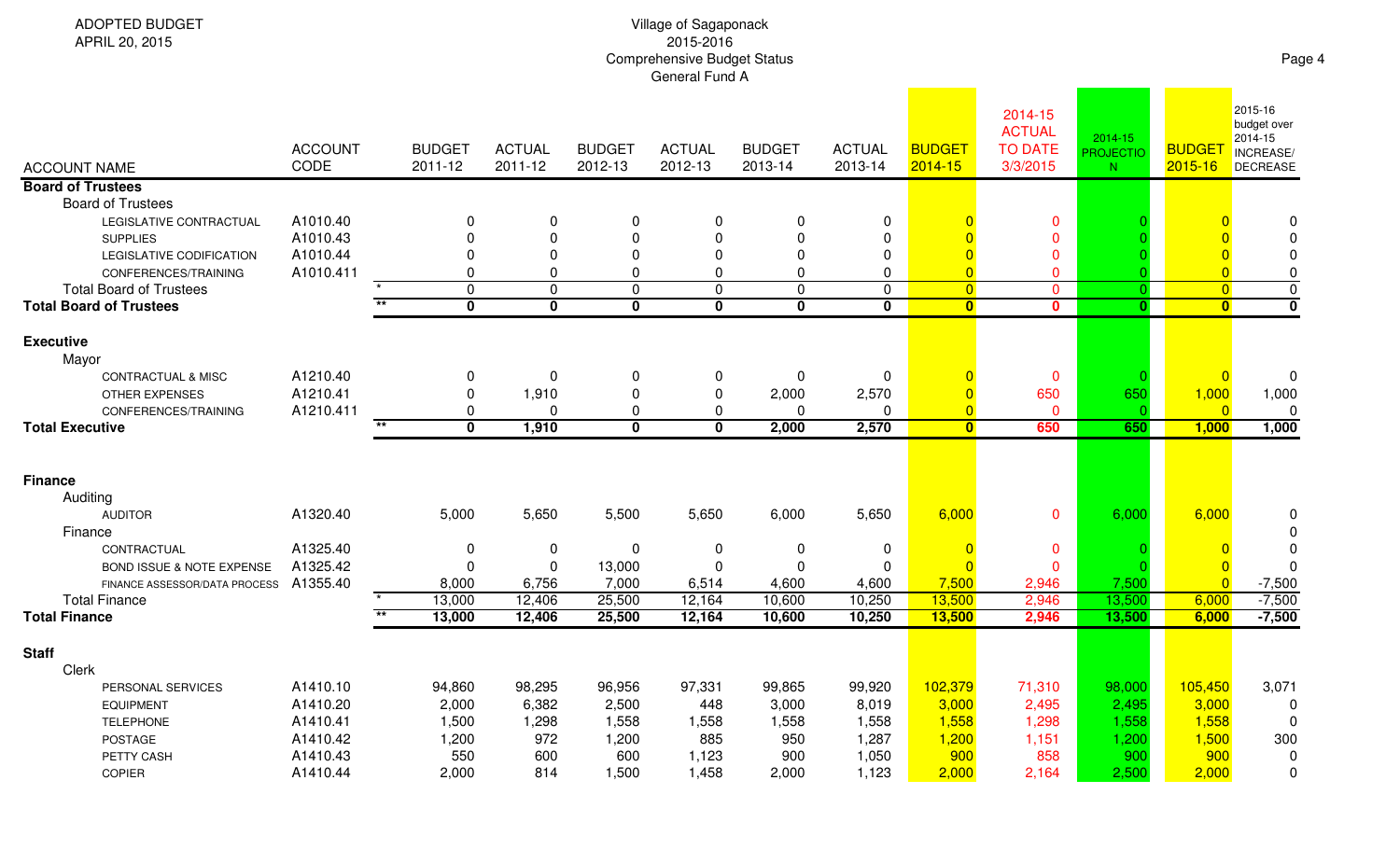# Village of Sagaponack 2015-2016Comprehensive Budget Status General Fund A

|                                          | <b>ACCOUNT</b><br>CODE                                                                                                                                                                                                                                                                                                                           |                                                                                                                                       |      | <b>ACTUAL</b><br>2011-12                                                                                                                                                                                                        | <b>BUDGET</b><br>2012-13                                                                  | <b>ACTUAL</b><br>2012-13                                                                                                  | <b>BUDGET</b><br>2013-14                                                                                                           | <b>ACTUAL</b><br>2013-14                                                                     | <b>BUDGET</b><br>2014-15                                                         | 2014-15<br><b>ACTUAL</b><br><b>TO DATE</b><br>3/3/2015 | 2014-15<br><b>PROJECTIO</b><br>$N_{\odot}$                                                                                                                                                                                                                                      | <b>BUDGE</b><br>2015-16                                           | 2015-16<br>budget over<br>2014-15<br>INCREASE/<br>DECREASE                                                 |
|------------------------------------------|--------------------------------------------------------------------------------------------------------------------------------------------------------------------------------------------------------------------------------------------------------------------------------------------------------------------------------------------------|---------------------------------------------------------------------------------------------------------------------------------------|------|---------------------------------------------------------------------------------------------------------------------------------------------------------------------------------------------------------------------------------|-------------------------------------------------------------------------------------------|---------------------------------------------------------------------------------------------------------------------------|------------------------------------------------------------------------------------------------------------------------------------|----------------------------------------------------------------------------------------------|----------------------------------------------------------------------------------|--------------------------------------------------------|---------------------------------------------------------------------------------------------------------------------------------------------------------------------------------------------------------------------------------------------------------------------------------|-------------------------------------------------------------------|------------------------------------------------------------------------------------------------------------|
|                                          | A1410.45                                                                                                                                                                                                                                                                                                                                         |                                                                                                                                       |      |                                                                                                                                                                                                                                 |                                                                                           | 37,600                                                                                                                    | 20,000                                                                                                                             | 5,305                                                                                        |                                                                                  | 6,600                                                  | 10,000                                                                                                                                                                                                                                                                          | 12,000                                                            | 2,000                                                                                                      |
|                                          | A1410.46                                                                                                                                                                                                                                                                                                                                         |                                                                                                                                       |      | 4,706                                                                                                                                                                                                                           | 3,000                                                                                     | 2,815                                                                                                                     | 3,000                                                                                                                              | 3,605                                                                                        |                                                                                  | 2,490                                                  | 3,000                                                                                                                                                                                                                                                                           | 3,000                                                             | $\Omega$                                                                                                   |
|                                          | A1410.47                                                                                                                                                                                                                                                                                                                                         |                                                                                                                                       | 600  | 580                                                                                                                                                                                                                             | 600                                                                                       | 455                                                                                                                       | 1,600                                                                                                                              | 455                                                                                          |                                                                                  | $\mathbf{0}$                                           | 1,000                                                                                                                                                                                                                                                                           | 7,000                                                             | 2,000                                                                                                      |
|                                          | A1410.48                                                                                                                                                                                                                                                                                                                                         |                                                                                                                                       |      | 6,408                                                                                                                                                                                                                           | 5,000                                                                                     | 6,194                                                                                                                     | 5,000                                                                                                                              | 4,620                                                                                        | 5,000                                                                            | 1,546                                                  | 2,500                                                                                                                                                                                                                                                                           | 5,000                                                             | 0                                                                                                          |
|                                          |                                                                                                                                                                                                                                                                                                                                                  |                                                                                                                                       |      | 3,875                                                                                                                                                                                                                           | 3,000                                                                                     | 6,063                                                                                                                     | 3,000                                                                                                                              | 3,610                                                                                        | 3,000                                                                            | 841                                                    | 1,300                                                                                                                                                                                                                                                                           | 3,000                                                             | 0                                                                                                          |
|                                          | A1410.50                                                                                                                                                                                                                                                                                                                                         |                                                                                                                                       |      | 0                                                                                                                                                                                                                               | 1,000                                                                                     | 55                                                                                                                        | 1,000                                                                                                                              | 110                                                                                          |                                                                                  | $\mathbf{0}$                                           | $\Omega$                                                                                                                                                                                                                                                                        | 1,000                                                             | 0                                                                                                          |
|                                          |                                                                                                                                                                                                                                                                                                                                                  |                                                                                                                                       |      |                                                                                                                                                                                                                                 |                                                                                           |                                                                                                                           |                                                                                                                                    |                                                                                              |                                                                                  |                                                        | 4,000                                                                                                                                                                                                                                                                           |                                                                   | 1,000                                                                                                      |
|                                          |                                                                                                                                                                                                                                                                                                                                                  |                                                                                                                                       |      | 139,604                                                                                                                                                                                                                         |                                                                                           |                                                                                                                           |                                                                                                                                    |                                                                                              | 140,037                                                                          |                                                        | 128,453                                                                                                                                                                                                                                                                         | 148,408                                                           | 8,371                                                                                                      |
|                                          |                                                                                                                                                                                                                                                                                                                                                  |                                                                                                                                       |      |                                                                                                                                                                                                                                 |                                                                                           |                                                                                                                           |                                                                                                                                    |                                                                                              |                                                                                  |                                                        |                                                                                                                                                                                                                                                                                 |                                                                   |                                                                                                            |
|                                          |                                                                                                                                                                                                                                                                                                                                                  |                                                                                                                                       |      |                                                                                                                                                                                                                                 |                                                                                           |                                                                                                                           |                                                                                                                                    |                                                                                              |                                                                                  |                                                        |                                                                                                                                                                                                                                                                                 |                                                                   | 0                                                                                                          |
|                                          |                                                                                                                                                                                                                                                                                                                                                  |                                                                                                                                       |      |                                                                                                                                                                                                                                 |                                                                                           |                                                                                                                           |                                                                                                                                    |                                                                                              |                                                                                  |                                                        |                                                                                                                                                                                                                                                                                 |                                                                   | 10,000                                                                                                     |
|                                          |                                                                                                                                                                                                                                                                                                                                                  |                                                                                                                                       |      |                                                                                                                                                                                                                                 |                                                                                           |                                                                                                                           |                                                                                                                                    |                                                                                              |                                                                                  |                                                        |                                                                                                                                                                                                                                                                                 |                                                                   | 10,000                                                                                                     |
|                                          |                                                                                                                                                                                                                                                                                                                                                  |                                                                                                                                       |      |                                                                                                                                                                                                                                 |                                                                                           |                                                                                                                           |                                                                                                                                    |                                                                                              |                                                                                  |                                                        |                                                                                                                                                                                                                                                                                 |                                                                   |                                                                                                            |
|                                          |                                                                                                                                                                                                                                                                                                                                                  |                                                                                                                                       |      |                                                                                                                                                                                                                                 |                                                                                           |                                                                                                                           |                                                                                                                                    |                                                                                              |                                                                                  |                                                        |                                                                                                                                                                                                                                                                                 |                                                                   | 4,000                                                                                                      |
|                                          |                                                                                                                                                                                                                                                                                                                                                  |                                                                                                                                       |      |                                                                                                                                                                                                                                 |                                                                                           |                                                                                                                           |                                                                                                                                    |                                                                                              |                                                                                  |                                                        |                                                                                                                                                                                                                                                                                 |                                                                   | 4,000                                                                                                      |
|                                          |                                                                                                                                                                                                                                                                                                                                                  |                                                                                                                                       |      |                                                                                                                                                                                                                                 |                                                                                           |                                                                                                                           |                                                                                                                                    |                                                                                              |                                                                                  |                                                        |                                                                                                                                                                                                                                                                                 |                                                                   |                                                                                                            |
|                                          |                                                                                                                                                                                                                                                                                                                                                  |                                                                                                                                       |      |                                                                                                                                                                                                                                 |                                                                                           |                                                                                                                           |                                                                                                                                    |                                                                                              |                                                                                  |                                                        |                                                                                                                                                                                                                                                                                 |                                                                   | $-2,000$                                                                                                   |
|                                          |                                                                                                                                                                                                                                                                                                                                                  |                                                                                                                                       |      |                                                                                                                                                                                                                                 |                                                                                           |                                                                                                                           |                                                                                                                                    |                                                                                              |                                                                                  |                                                        |                                                                                                                                                                                                                                                                                 |                                                                   | $-2,000$                                                                                                   |
|                                          |                                                                                                                                                                                                                                                                                                                                                  |                                                                                                                                       |      |                                                                                                                                                                                                                                 |                                                                                           |                                                                                                                           |                                                                                                                                    |                                                                                              |                                                                                  |                                                        |                                                                                                                                                                                                                                                                                 |                                                                   |                                                                                                            |
|                                          |                                                                                                                                                                                                                                                                                                                                                  |                                                                                                                                       |      |                                                                                                                                                                                                                                 |                                                                                           |                                                                                                                           |                                                                                                                                    |                                                                                              |                                                                                  |                                                        |                                                                                                                                                                                                                                                                                 |                                                                   | $-50$                                                                                                      |
|                                          |                                                                                                                                                                                                                                                                                                                                                  |                                                                                                                                       |      |                                                                                                                                                                                                                                 |                                                                                           |                                                                                                                           |                                                                                                                                    |                                                                                              |                                                                                  |                                                        |                                                                                                                                                                                                                                                                                 |                                                                   | 0                                                                                                          |
|                                          |                                                                                                                                                                                                                                                                                                                                                  |                                                                                                                                       |      |                                                                                                                                                                                                                                 |                                                                                           |                                                                                                                           |                                                                                                                                    |                                                                                              |                                                                                  |                                                        |                                                                                                                                                                                                                                                                                 | 370                                                               | $-50$                                                                                                      |
|                                          |                                                                                                                                                                                                                                                                                                                                                  | $*$                                                                                                                                   |      | 168,381                                                                                                                                                                                                                         | 198,658                                                                                   | 192,357                                                                                                                   | 184,293                                                                                                                            | 169,306                                                                                      | 175,457                                                                          | 133,585                                                | 170,259                                                                                                                                                                                                                                                                         | 195,778                                                           | 20,321                                                                                                     |
|                                          |                                                                                                                                                                                                                                                                                                                                                  |                                                                                                                                       |      |                                                                                                                                                                                                                                 |                                                                                           |                                                                                                                           |                                                                                                                                    |                                                                                              |                                                                                  |                                                        |                                                                                                                                                                                                                                                                                 |                                                                   |                                                                                                            |
|                                          |                                                                                                                                                                                                                                                                                                                                                  |                                                                                                                                       |      |                                                                                                                                                                                                                                 |                                                                                           |                                                                                                                           |                                                                                                                                    |                                                                                              |                                                                                  |                                                        |                                                                                                                                                                                                                                                                                 |                                                                   |                                                                                                            |
|                                          |                                                                                                                                                                                                                                                                                                                                                  |                                                                                                                                       |      |                                                                                                                                                                                                                                 |                                                                                           |                                                                                                                           |                                                                                                                                    | $\overline{0}$                                                                               |                                                                                  | $\mathbf{0}$                                           |                                                                                                                                                                                                                                                                                 |                                                                   |                                                                                                            |
|                                          | A1620.41                                                                                                                                                                                                                                                                                                                                         |                                                                                                                                       | 600  | 516                                                                                                                                                                                                                             | 600                                                                                       |                                                                                                                           | 700                                                                                                                                | 1,034                                                                                        |                                                                                  | 911                                                    | 1,000                                                                                                                                                                                                                                                                           | 1,000                                                             | 0                                                                                                          |
|                                          | A1620.42                                                                                                                                                                                                                                                                                                                                         |                                                                                                                                       |      | 2,465                                                                                                                                                                                                                           |                                                                                           |                                                                                                                           | 4,000                                                                                                                              | 4,119                                                                                        |                                                                                  | 3,403                                                  | 4,100                                                                                                                                                                                                                                                                           | 4,500                                                             | 0                                                                                                          |
|                                          | A1620.44                                                                                                                                                                                                                                                                                                                                         |                                                                                                                                       |      | 9,841                                                                                                                                                                                                                           | 9,000                                                                                     | 8,005                                                                                                                     | 8,810                                                                                                                              | 10,306                                                                                       |                                                                                  | 7,924                                                  | 11,000                                                                                                                                                                                                                                                                          | 13,200                                                            | 4,390                                                                                                      |
|                                          | A1620.46                                                                                                                                                                                                                                                                                                                                         |                                                                                                                                       |      | 1,439                                                                                                                                                                                                                           | 5,000                                                                                     | 2,139                                                                                                                     | 5,000                                                                                                                              | 1,291                                                                                        |                                                                                  | 1,619                                                  | 2,000                                                                                                                                                                                                                                                                           | 4,000                                                             | $-1,000$                                                                                                   |
|                                          |                                                                                                                                                                                                                                                                                                                                                  |                                                                                                                                       |      | 24,452                                                                                                                                                                                                                          | 30,600                                                                                    | 18,417                                                                                                                    | 28,510                                                                                                                             | 16,751                                                                                       |                                                                                  | 13,857                                                 | 18,100                                                                                                                                                                                                                                                                          | 27,700                                                            | 3,390                                                                                                      |
|                                          |                                                                                                                                                                                                                                                                                                                                                  |                                                                                                                                       |      | 24,452                                                                                                                                                                                                                          |                                                                                           |                                                                                                                           | 28,510                                                                                                                             | 16,751                                                                                       |                                                                                  | 13,857                                                 | 18,100                                                                                                                                                                                                                                                                          | 27,700                                                            | 3,390                                                                                                      |
| <b>WEBSITE</b><br><b>Total Buildings</b> | RECORDS MANAGEMENT<br>OFFICE SUPPLIES<br>CODE BOOKS<br>CONFERENCES/TRAINING<br>CONTRACTUAL<br><b>COUNSEL RETAINER</b><br><b>COUNSEL NON-RETAINER</b><br>CONTRACTURAL<br>CONTRACTUAL<br><b>ELECTION SUPPLIES</b><br>ELECTION CONTRACT EXPENSE<br>VILLAGE HALL IMPROVEMENTS<br>SUPPLIES & OTHER<br><b>UTILITIES</b><br>CONTRACTURAL<br>MAINTENANCE | LEGAL ADVERTISING & PRINTING A1410.49<br>A1410.51<br>A1420.41<br>A1420.42<br>A1430.44<br>A1440.44<br>A1450.41<br>A1450.44<br>A1620.26 | $**$ | <b>BUDGET</b><br>2011-12<br>1,000<br>3,000<br>5,000<br>3,000<br>1,000<br>2,000<br>117,710<br>0<br>30,000<br>30,000<br>10,000<br>10,000<br>300<br>100<br>400<br>158,110<br>30,000<br>4,500<br>9,000<br>9,400<br>53,500<br>53,500 | 13,054<br>2,619<br>0<br>20,376<br>20,376<br>8,042<br>8,042<br>242<br>116<br>358<br>10,190 | 37,600<br>3,724<br>158,238<br>0<br>30,000<br>30,000<br>10,000<br>10,000<br>300<br>120<br>420<br>12,000<br>4,000<br>30,600 | 1,779<br>157,764<br>0<br>30,170<br>30,170<br>4,053<br>4,053<br>259<br>113<br>$\overline{371}$<br>3,386<br>1,146<br>3,740<br>18,417 | 2,000<br>143,873<br>0<br>30,000<br>30,000<br>10,000<br>10,000<br>300<br>120<br>420<br>10,000 | 1,373<br>132,035<br>0<br>33,566<br>33,566<br>3,373<br>3,373<br>219<br>113<br>332 | 2,000<br>$\overline{0}$<br>5,000<br>300<br>120<br>420  | 10,000<br>3,000<br>5,000<br>1,000<br>3,059<br>93,812<br>$\mathbf{0}$<br>30,000<br>26,273<br>30,000<br>26,273<br>11,912<br>$\overline{0}$<br>$\Omega$<br>11,912<br>5,000<br>1,283<br>1,283<br>194<br>113<br>306<br>5,000<br>1,000<br>4,500<br>8,810<br>5,000<br>24,310<br>24,310 | 40,000<br>40,000<br>11,912<br>1,500<br>1,500<br>194<br>113<br>306 | 3,000<br>$\Omega$<br>40,000<br>40,000<br>4,000<br>11,912<br>4,000<br>3,000<br>3,000<br>250<br>120<br>5,000 |

Page 5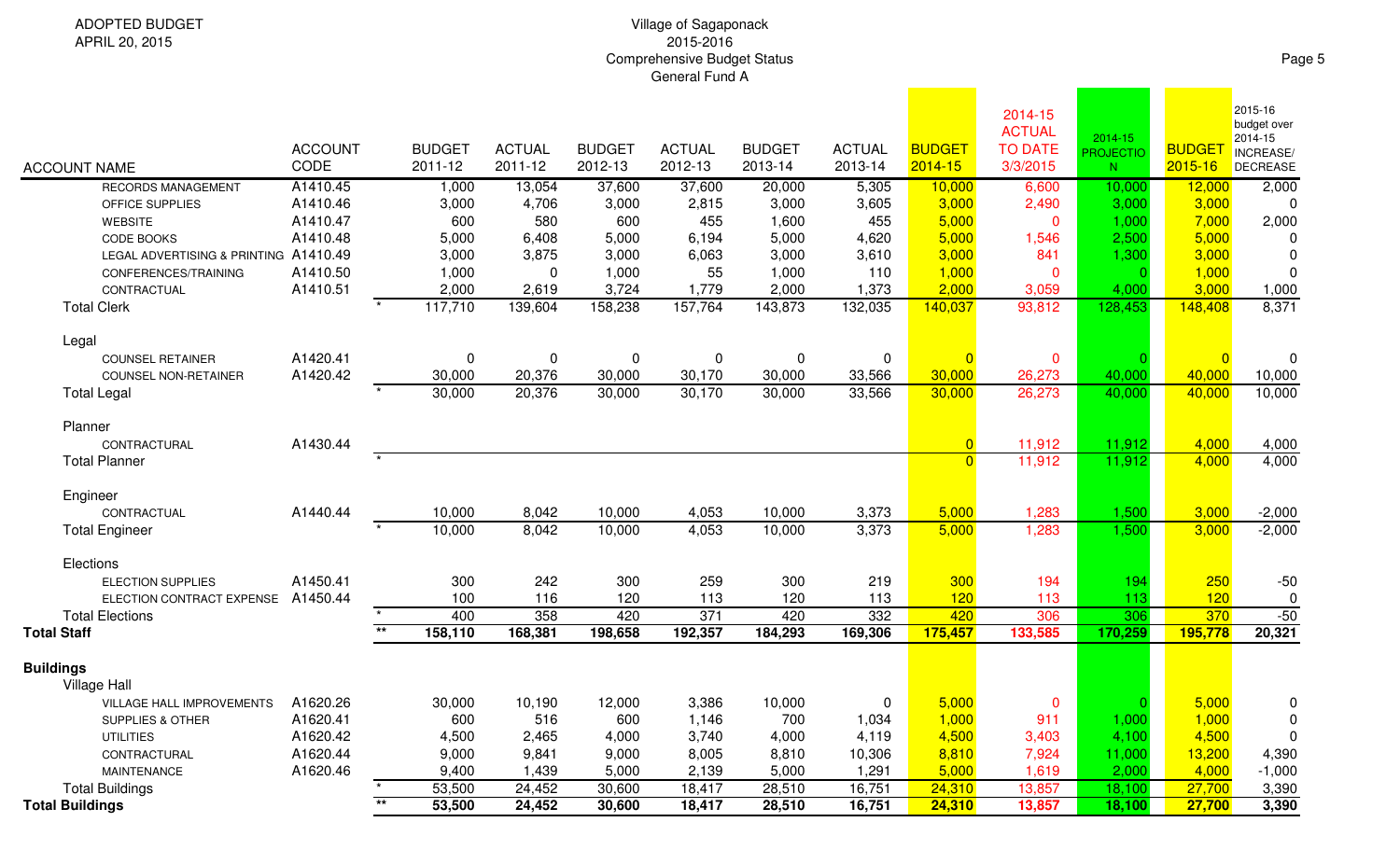| ADOPTED BUDGET<br>APRIL 20, 2015                                                            |                                  |                          |                          |                          | Village of Sagaponack<br>2015-2016<br><b>Comprehensive Budget Status</b><br>General Fund A |                          |                          |                                  |                                                        |                                          |                              | Page 6                                                            |
|---------------------------------------------------------------------------------------------|----------------------------------|--------------------------|--------------------------|--------------------------|--------------------------------------------------------------------------------------------|--------------------------|--------------------------|----------------------------------|--------------------------------------------------------|------------------------------------------|------------------------------|-------------------------------------------------------------------|
| <b>ACCOUNT NAME</b>                                                                         | <b>ACCOUNT</b><br>CODE           | <b>BUDGET</b><br>2011-12 | <b>ACTUAL</b><br>2011-12 | <b>BUDGET</b><br>2012-13 | <b>ACTUAL</b><br>2012-13                                                                   | <b>BUDGET</b><br>2013-14 | <b>ACTUAL</b><br>2013-14 | <b>BUDGET</b><br>2014-15         | 2014-15<br><b>ACTUAL</b><br><b>TO DATE</b><br>3/3/2015 | 2014-15<br><b>PROJECTIO</b><br>${\sf N}$ | <b>BUDGET</b><br>$2015 - 16$ | 2015-16<br>budget over<br>2014-15<br>INCREASE/<br><b>DECREASE</b> |
| <b>Special Items</b>                                                                        |                                  |                          |                          |                          |                                                                                            |                          |                          |                                  |                                                        |                                          |                              |                                                                   |
| Insurance<br><b>GENERAL LIABILITY</b><br>PUBLIC OFFICIALS LIABILITY<br>WORKERS COMPENSATION | A1910.00<br>A1910.01<br>A1910.02 | 7,000<br>2,000<br>2,600  | 6,191<br>1,595<br>2,503  | 7,000<br>2,000<br>2,600  | 6,149<br>1,659<br>3,175                                                                    | 7,000<br>2,000<br>3,000  | 6,370<br>1,746<br>3,228  | 7,000<br>2,000<br>3,500          | 6,094<br>1,763<br>3,758                                | 6,094<br>1,763<br>3,758                  | 7,000<br>2,000<br>4,000      | 0<br>0<br>500                                                     |
| COMMERCIAL UMBRELLA                                                                         | A1910.03                         | 3,000                    | 2,730                    | 3,000                    | 2,730                                                                                      | 3,000                    | 9,055                    | 10,000                           | 9,055                                                  | 9,055                                    | 10,000                       | 0                                                                 |
| <b>Total Insurance</b>                                                                      |                                  | 14,600                   | 13,019                   | 14,600                   | 13,713                                                                                     | 15,000                   | 20,399                   | 22,500                           | 20,670                                                 | 20,670                                   | 23,000                       | 500                                                               |
| <b>Association Dues</b>                                                                     |                                  |                          |                          |                          |                                                                                            |                          |                          |                                  |                                                        |                                          |                              |                                                                   |
| MUNICIPAL DUES                                                                              | A1920.04                         | 1,862                    | 1,887                    | 1,872                    | 1,737                                                                                      | 1,887                    | 2,077                    | 1,932                            | 1,742                                                  | 1,742                                    | 1,887                        | $-45$                                                             |
| <b>Total Association Dues</b>                                                               |                                  | 1,862                    | 1,887                    | 1,872                    | 1,737                                                                                      | 1,887                    | 2,077                    | 1,932                            | 1,742                                                  | 1,742                                    | 1,887                        | $-45$                                                             |
| Judgments & Claims<br><b>JUDGMENTS &amp; CLAIMS</b>                                         | A1930.00                         | 0                        | 0                        | 0                        | 1,972                                                                                      | 1,500                    | 698                      | 1,000                            | 37                                                     | 37                                       | $\overline{0}$               | $-1,000$                                                          |
| Total Judgment & Claims                                                                     |                                  | $\overline{0}$           | $\overline{0}$           | $\mathbf 0$              | 1,972                                                                                      | 1,500                    | 698                      | 1,000                            | 37                                                     | 37                                       | $\overline{0}$               | $-1,000$                                                          |
| <b>MTA Taxes</b>                                                                            |                                  |                          |                          |                          |                                                                                            |                          |                          |                                  |                                                        |                                          |                              |                                                                   |
| <b>MTA TAXES</b>                                                                            | A1940.00                         | 600                      | 566                      | 0                        | 0                                                                                          | 0                        | 0                        | $\overline{0}$                   | $\mathbf 0$                                            |                                          |                              | 0                                                                 |
| <b>Total MTA Taxes</b>                                                                      |                                  | 600                      | 566                      | $\overline{0}$           | $\overline{0}$                                                                             | $\overline{0}$           | $\mathbf 0$              | $\overline{0}$                   | $\overline{0}$                                         |                                          | $\Omega$                     | $\overline{0}$                                                    |
| Taxes & Assessment on Real Prop                                                             |                                  |                          |                          |                          |                                                                                            |                          |                          |                                  |                                                        |                                          |                              |                                                                   |
| TAXES ON REAL PROPERTY<br>Total Taxes & Assess on Real Prop                                 | A1950.00                         | 0<br>$\mathbf 0$         | 0<br>$\overline{0}$      | 0<br>$\mathbf 0$         | 0<br>$\overline{0}$                                                                        | 0<br>$\mathbf 0$         | 0<br>$\mathbf 0$         | $\overline{0}$<br>$\overline{0}$ | $\mathbf 0$<br>$\overline{0}$                          |                                          | $\Omega$                     | 0<br>$\overline{0}$                                               |
|                                                                                             |                                  |                          |                          |                          |                                                                                            |                          |                          |                                  |                                                        |                                          |                              |                                                                   |
| Contingency                                                                                 |                                  |                          |                          |                          |                                                                                            |                          |                          |                                  |                                                        |                                          |                              |                                                                   |
| CONTINGENCY                                                                                 | A1990.40                         | 25,000                   | 0                        | 25,000                   | 1,972                                                                                      | 25,000                   | 0                        | 20,000                           | $\mathbf 0$                                            | $\overline{0}$                           | 20,000                       | 0                                                                 |
| <b>Total Contingency</b>                                                                    |                                  | 25,000<br>$\star\star$   | $\mathbf 0$              | 25,000                   | 1,972                                                                                      | 25,000                   | 0                        | 20,000                           | $\overline{0}$                                         | $\Omega$                                 | 20,000                       | $\pmb{0}$                                                         |
| <b>Total Special Items</b>                                                                  |                                  | 42,062                   | 15,472                   | 41,472                   | 19,393                                                                                     | 43,387                   | 23,174                   | 45,432                           | 22,449                                                 | 22,449                                   | 44,887                       | $-545$                                                            |
| <b>Building Department</b>                                                                  |                                  |                          |                          |                          |                                                                                            |                          |                          |                                  |                                                        |                                          |                              |                                                                   |
| <b>BUILDING INSPECTOR</b>                                                                   | A3620.10                         | 47,942                   | 48,627                   | 59,630                   | 50,726                                                                                     | 61,419                   | 51,493                   | 62,975                           | 39,356                                                 | 55,000                                   | 64,864                       | 1,889                                                             |
| CLERICAL                                                                                    | A3620.11                         | 18,564                   | 16,422                   | 22,935                   | 19,244                                                                                     | 23,623                   | 20,095                   | 44,200                           | 26,871                                                 | 38,000                                   | 45,526                       | 1,326                                                             |
| <b>EQUIPMENT</b>                                                                            | A3620.20                         | 1,000                    | 1,093                    | 1,000                    | 445                                                                                        | 5,000                    | 0                        | 5,000                            | 974                                                    | 1,300                                    | 3,000                        | $-2,000$                                                          |
| <b>SUPPLIES</b>                                                                             | A3620.40                         | 2,000                    | 976                      | 1,500                    | 1,315                                                                                      | 1,000                    | 1,445                    | 1,000                            | 824                                                    | 1,000                                    | 1,500                        | 500                                                               |
| CODE ENFORCEMENT OFFICER                                                                    | A3620.41                         | 0                        | 0                        | 0                        | 0                                                                                          | 0                        | 0                        | $\overline{0}$                   | $\mathbf 0$                                            | -0                                       | $\overline{0}$               | 0                                                                 |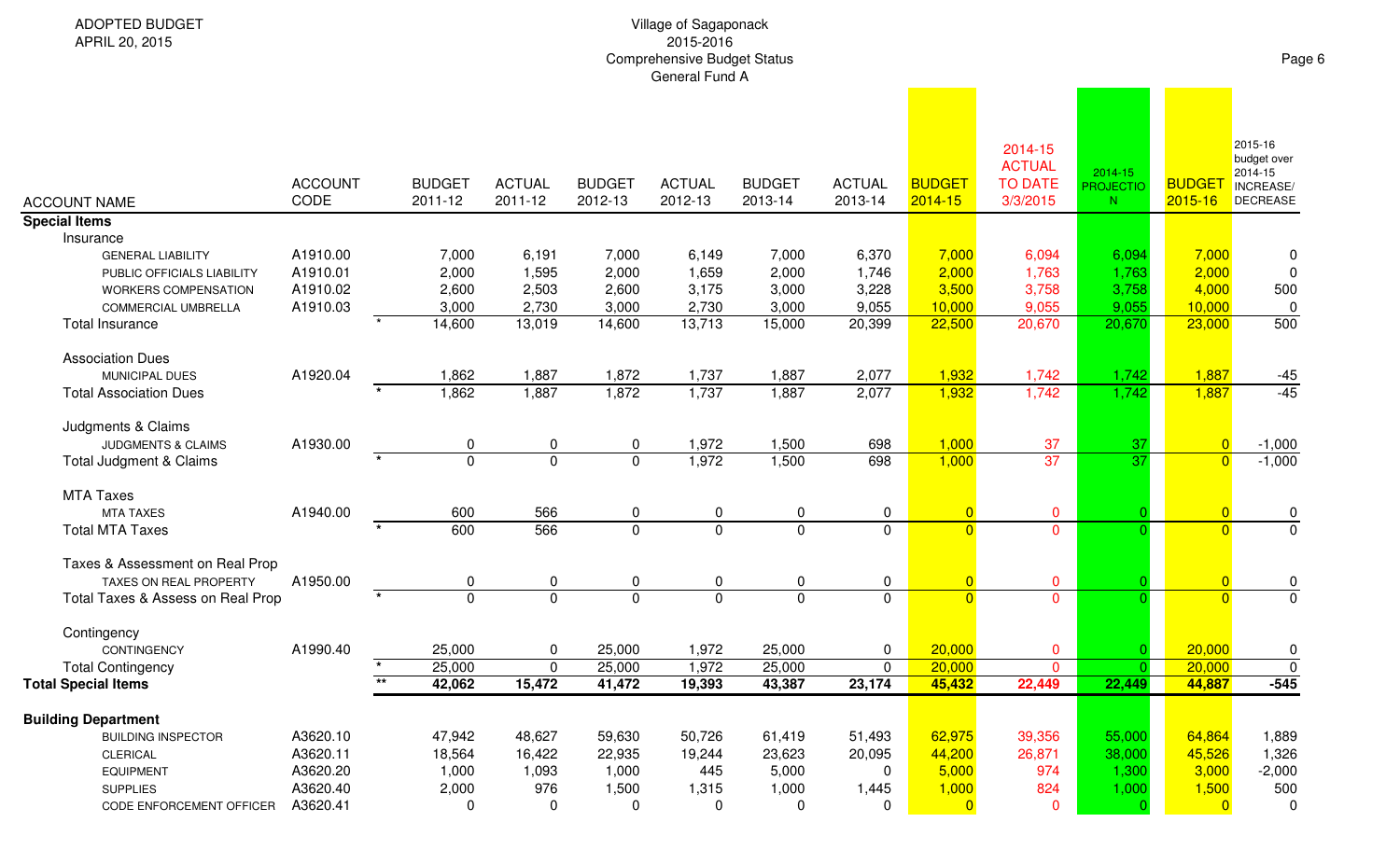| ADOPTED BUDGET<br>APRIL 20, 2015                                                                                                                                                                                                                                     |                                              |                |                                            |                                             |                                            | Village of Sagaponack<br>2015-2016<br><b>Comprehensive Budget Status</b><br>General Fund A |                                                          |                                                |                                               |                                                                                              |                                               |                                            | Page 7                                                             |
|----------------------------------------------------------------------------------------------------------------------------------------------------------------------------------------------------------------------------------------------------------------------|----------------------------------------------|----------------|--------------------------------------------|---------------------------------------------|--------------------------------------------|--------------------------------------------------------------------------------------------|----------------------------------------------------------|------------------------------------------------|-----------------------------------------------|----------------------------------------------------------------------------------------------|-----------------------------------------------|--------------------------------------------|--------------------------------------------------------------------|
| CONTRACTUAL                                                                                                                                                                                                                                                          | A3620.44                                     |                | 4,000                                      | 183                                         | 4,000                                      | 0                                                                                          | 0                                                        | 105                                            | 2,370                                         | 2,370                                                                                        | 2,370                                         | 2,370                                      | $\Omega$                                                           |
| <b>ACCOUNT NAME</b>                                                                                                                                                                                                                                                  | <b>ACCOUNT</b><br>CODE                       |                | <b>BUDGET</b><br>2011-12                   | <b>ACTUAL</b><br>2011-12                    | <b>BUDGET</b><br>2012-13                   | <b>ACTUAL</b><br>2012-13                                                                   | <b>BUDGET</b><br>2013-14                                 | <b>ACTUAL</b><br>2013-14                       | <b>BUDGET</b><br>$2014 - 15$                  | 2014-15<br><b>ACTUAL</b><br><b>TO DATE</b><br>3/3/2015                                       | 2014-15<br><b>PROJECTIO</b><br>N              | <b>BUDGE</b><br>$2015 - 16$                | 2015-16<br>budget over<br>2014-15<br>INCREASE/<br>DECREASE         |
| <b>Total Building Department</b>                                                                                                                                                                                                                                     |                                              | $***$          | 73,506 0                                   | $67,301$ 0                                  | 89,065 0                                   | 71,730 0                                                                                   | $91,042$ 0                                               | 73,138 0                                       | 115,545 0                                     | $70,395$ 0                                                                                   | 97,670 0                                      | 117,260                                    | 1,715                                                              |
| <b>Registrar of Vital Statistics</b><br><b>Registrar of Vital Statistics</b><br><b>SUPPLIES &amp; OTHER</b><br><b>Total Registrar of Vital Statistics</b><br><b>Total Registrar of Vital Statistics</b>                                                              | A4020.41                                     | $\overline{1}$ | 100<br>100<br>100                          | 0<br>$\mathbf 0$<br>$\overline{\mathbf{0}}$ | 100<br>100<br>100                          | 0<br>$\mathbf 0$<br>$\mathbf 0$                                                            | $\mathbf 0$<br>$\mathbf 0$<br>$\overline{\mathbf{0}}$    | $\mathbf 0$<br>$\mathbf 0$<br>$\mathbf 0$      | $\overline{0}$<br>$\overline{0}$<br>$\bullet$ | $\mathbf 0$<br>$\overline{0}$<br>$\mathbf{0}$                                                | $\overline{0}$<br>$\mathbf{0}$                | $\Omega$<br>$\overline{0}$<br>$\mathbf{0}$ | $\overline{0}$<br>$\pmb{0}$<br>$\overline{\mathbf{0}}$             |
|                                                                                                                                                                                                                                                                      |                                              |                |                                            |                                             |                                            |                                                                                            |                                                          |                                                |                                               |                                                                                              |                                               |                                            |                                                                    |
| <b>Highway Department</b><br>Road Maintenance<br>STREETS- CAPITAL EXPENSE<br><b>SUPPLIES &amp; OTHER</b><br><b>DRAINAGE</b><br>CONCRETE/SIDEWALKS<br><b>Total Road Maintenance</b><br><b>Total Highway Department</b><br><b>Land Use &amp; Environment</b><br>Zoning | A5110.20<br>A5110.40<br>A5110.43<br>A5110.44 |                | 0<br>3,000<br>6,000<br>0<br>9,000<br>9,000 | 0<br>0<br>$\Omega$<br>0<br>0<br>$\mathbf 0$ | 0<br>0<br>0<br>0                           | 0<br>$\Omega$<br>$\Omega$<br>0<br>$\Omega$<br>0                                            | 0<br>$\mathbf 0$<br>0<br>0<br>$\mathbf 0$<br>$\mathbf 0$ | 0<br>0<br>0<br>0<br>$\mathbf 0$<br>$\mathbf 0$ | $\overline{0}$<br>$\overline{0}$<br>$\bullet$ | $\mathbf{0}$<br>$\mathbf{0}$<br>$\mathbf{0}$<br>$\mathbf 0$<br>$\overline{0}$<br>$\mathbf 0$ | $\mathbf{0}$                                  | $\Omega$<br>$\overline{\mathbf{0}}$        | 0<br>$\Omega$<br>0<br>$\mathbf 0$<br>$\overline{0}$<br>$\mathbf 0$ |
| CONTRACTUAL<br>LEGAL                                                                                                                                                                                                                                                 | A8010.40<br>A8010.44                         |                | 9,000<br>12,000                            | 5,099<br>7,575                              | 7,000<br>10,000                            | 3,013<br>4,500                                                                             | 7,000<br>10,000                                          | 7,472<br>10,350                                | 7,000<br>10,000                               | 3,333<br>8,575                                                                               | 5,000<br>10,000                               | 7,000<br>10,000                            | 0<br>0                                                             |
| MISC.<br><b>Total Zoning</b>                                                                                                                                                                                                                                         | A8010.47                                     |                | 300<br>21,300                              | 541<br>13,215                               | 500<br>17,500                              | 100<br>7,613                                                                               | 500<br>17,500                                            | 165<br>17,987                                  | 500<br>17,500                                 | 65<br>11,973                                                                                 | 65<br>15,065                                  | 500<br>17,500                              | $\mathbf 0$<br>$\overline{0}$                                      |
| Planning<br><b>Planning Contractural</b><br><b>Engineering Contractural</b><br>LEGAL<br>MISC.<br><b>Total Planning</b>                                                                                                                                               | A8020.40<br>A8020.42<br>A8020.44<br>A8020.47 |                | 12,000<br>6,500<br>12,000<br>300<br>30,800 | 9,066<br>3,552<br>3,563<br>300<br>16,481    | 10,000<br>5,000<br>10,000<br>500<br>25,500 | 11,610<br>3,135<br>3,900<br>345<br>18,991                                                  | 10,000<br>5,000<br>15,000<br>500<br>30,500               | 17,458<br>11,890<br>16,388<br>220<br>45,955    | 10,000<br>6,300<br>12,000<br>500<br>28,800    | 6,206<br>9,383<br>22,225<br>6,315<br>44,129                                                  | 10,000<br>12,000<br>30,000<br>6,400<br>58,400 | 2,000<br>2,000<br>17,000<br>500<br>21,500  | $-8,000$<br>$-4,300$<br>5,000<br>0<br>$-7,300$                     |
| <b>AHRB</b>                                                                                                                                                                                                                                                          |                                              |                |                                            |                                             |                                            |                                                                                            |                                                          |                                                |                                               |                                                                                              |                                               |                                            |                                                                    |
| CONTRACTUAL<br>LEGAL                                                                                                                                                                                                                                                 | A8030.40<br>A8030.44                         |                | 0<br>3,000                                 | $\mathbf 0$<br>2,213                        | 0<br>3,000                                 | $\mathbf 0$<br>$75\,$                                                                      | $\mathbf 0$<br>3,000                                     | 1,250<br>9,375                                 | 1,500<br>6,000                                | $\bf{0}$<br>5,061                                                                            | 6,000                                         | 2,000<br>8,000                             | 500<br>2,000                                                       |